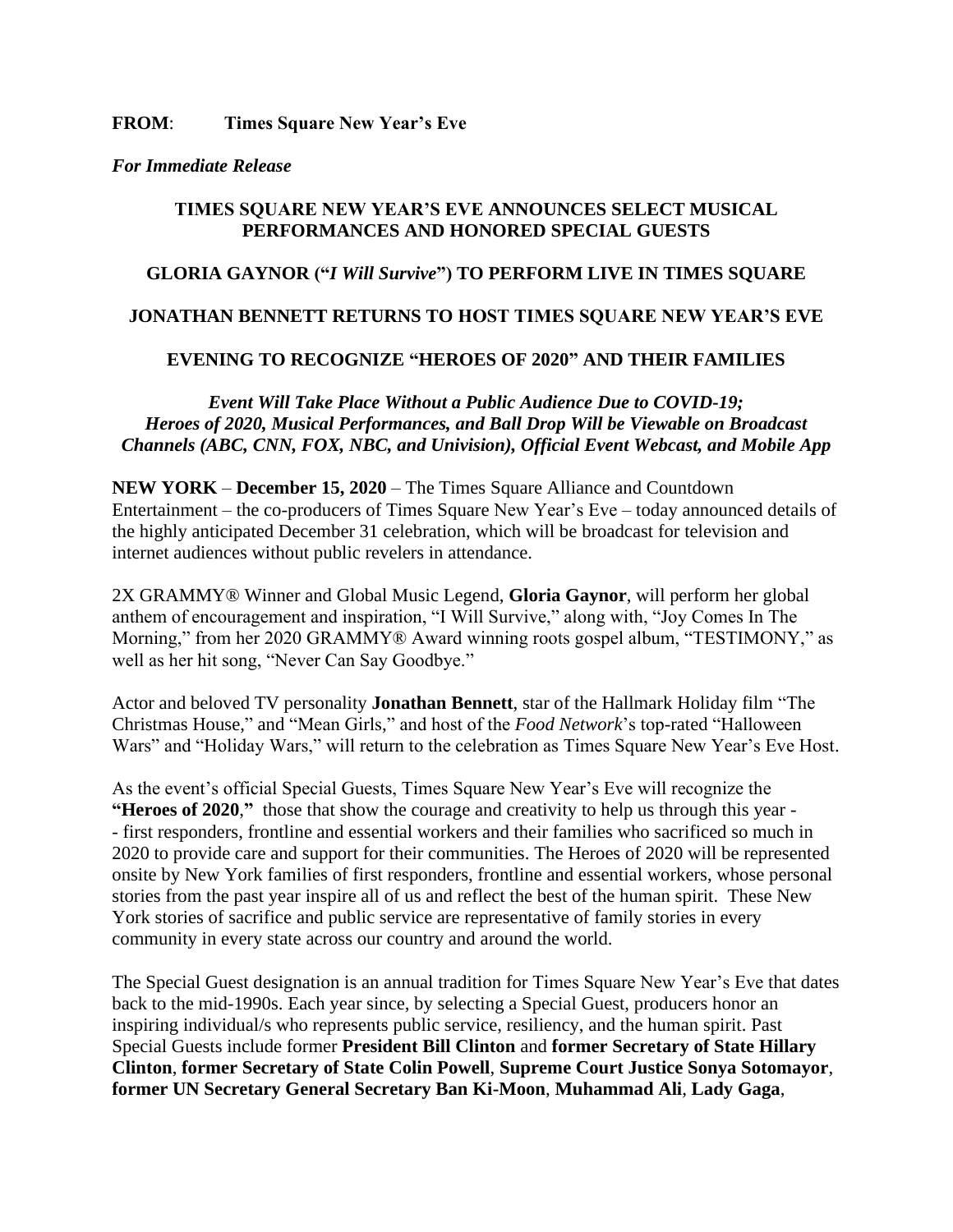# **Christopher Reeve**, **Medal of Honor winner Salvatore Giunta**, and **#MeToo founder Tarana Burke**.

"The Special Guest plays a pivotal role in the Times Square New Year's Eve celebration, most notably by representing resounding resolve and a determined spirit, at a time when the world collectively awaits a renewed beginning," said Tim Tompkins, President, Times Square Alliance. "This year, it feels most appropriate to shine a spotlight on the individuals who are tirelessly leading our nation through hard times with unshakable strength, determination and poise, as well as their families, who deal with their own set of sacrifices."

"This year, undoubtedly more than any other in recent memory, we recognize the need to celebrate our local heroes," said Jeffrey Straus, President, Countdown Entertainment. "As we join together to ring in the new year, the families celebrating in Times Square mirror families across the globe celebrating safely from their own homes."

Historically, the Special Guest/s joins the Mayor of New York City on the mainstage just before midnight to lead the sixty-second countdown to midnight and press the Waterford Crystal button that signals the Ball Drop. This year, due to onsite social distancing protocols, the Special Guests will not appear on stage. Instead, each Special Guest will watch the event from a private, physically distanced viewing area.

Safety of New Yorkers and participants is the priority of Times Square New Year's Eve 2021. In addition to producing the event solely for television with no public audience allowing New Yorkers and the world to safely experience it from home, all New Year's Eve broadcast activities will follow the State of New York's Interim Guidance for Media Production during the CoVid-19 Public Health Emergency. Times Square New Year's Eve 2021 has secured medical experts to consult on all health protocols and to ensure that every individual with access to the permitted areas follow the state established testing protocol, screenings, and safety guidelines.

All participants will remain masked at all times except when preforming and will adhere to distancing regulations throughout the production site. Additionally, all Special Guest household groups, who are included in the capacity limits for the production, will be staged within an individual household sealed zones to proper distance from other guests, performers and crew.

## *How to Watch*

The Times Square New Year's Eve commercial-free webcast will cover the action and festivities in Times Square, beginning with the Ball Raising at 6 p.m. EST, plus live musical performances, hourly countdowns, behind-the-scenes stories, and star-studded interviews as anticipation builds towards the midnight countdown and the famous Ball Drop. The webcast will be streamed live on multiple websites, including [TimesSquareNYC.org,](http://timessquarenyc.org/) [NewYearsEve.nyc,](http://newyearseve.nyc/) [Livestream.com/2021](https://livestream.com/newyearseve/nye2020) and [TimesSquareBall.net.](https://timessquareball.net/) Embedding codes and additional webcast info is available at: timessquarenyc.org/events/new-years-eve/webcast/index.aspxLivestream.com/2021 or [Livestream.com/2021.](https://livestream.com/newyearseve/nye2020)